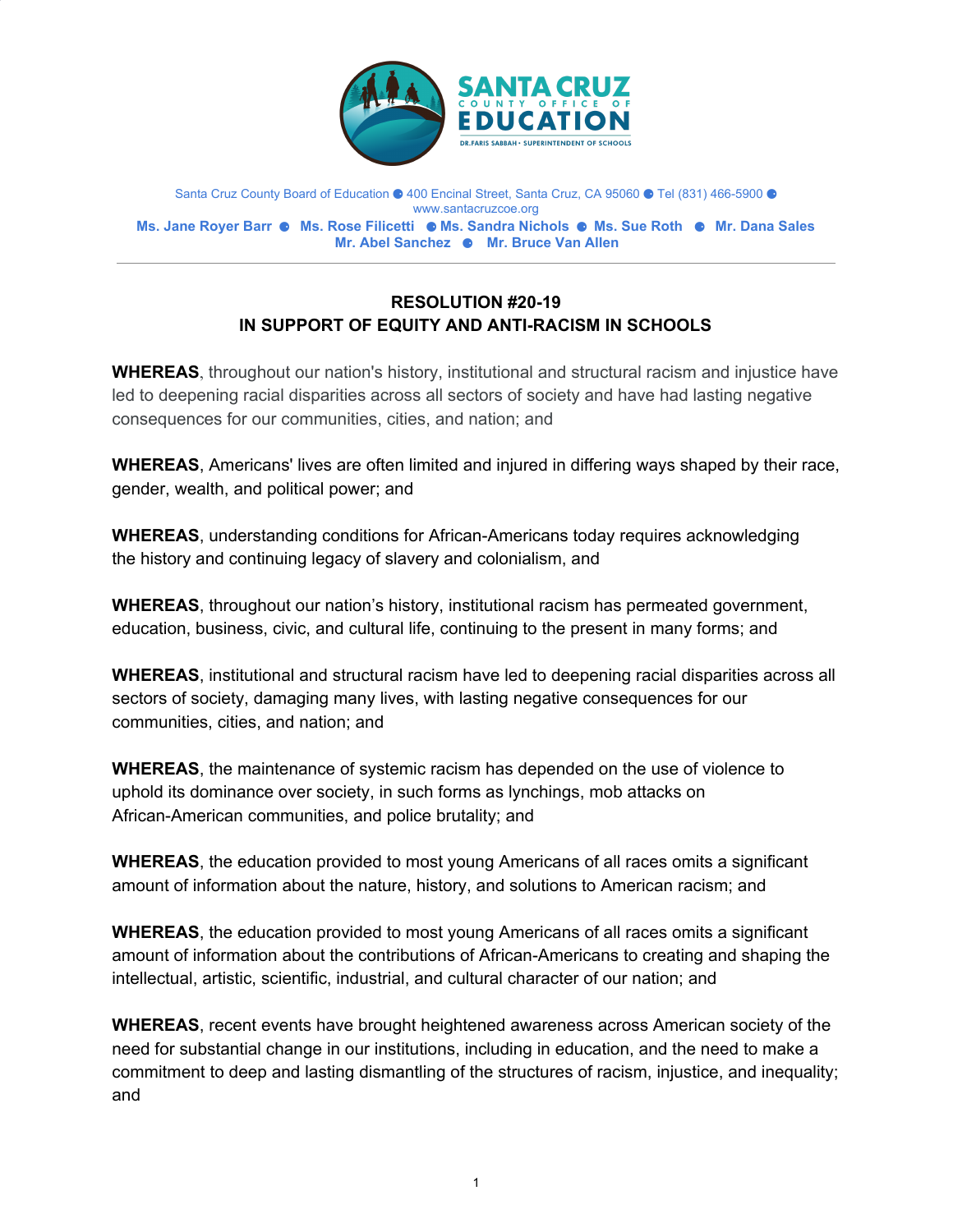**WHEREAS**, our public schools can be facilitators of the limitless growth potential of all people, with a charge to instill in our youth a belief that every person deserves to live with dignity, be valued for their inherent humanity, and be treated ethically; and

**NOW, THEREFORE, BE IT RESOLVED,** that the Santa Cruz County Board of Education supports Black Lives Matter and its allies in the movement for freedom, justice and equality; and

**BE IT FURTHER RESOLVED,** that the Santa Cruz County Board of Education understands and takes responsibility for its role in addressing the concerns cited herein; and

**BE IT FURTHER RESOLVED,** that the Santa Cruz County Board of Education values the diversity that exists among our students, staff, families, and community members;

**BE IT FURTHER RESOLVED,** that the Santa Cruz County Board of Education is committed to educational policies and practices that promote the full recognition of African-American history, contributions to society, and struggles for freedom and justice; and

**BE IT FURTHER RESOLVED,** that the Santa Cruz County Board of Education is committed to educational policies and practices that help repair the institutions damaged by racism; and

**BE IT FURTHER RESOLVED,** that the Santa Cruz County Board of Education is committed to promoting equity in our schools and communities by embracing courageous conversations about race so that we can collectively transform our schools and communities into welcoming places of acceptance, safety, accountability, equitable opportunity, and a sense of belonging; and

**BE IT FURTHER RESOLVED,** that the Santa Cruz County Board of Education supports efforts by the County Office of Education and local school districts to utilize restorative justice practices, implicit bias training, ethnic studies course offerings, and resources that foster dialogue around the guiding principles of Black Lives Matter; and

**BE IT FURTHER RESOLVED,** that the Santa Cruz County Board of Education supports educational curricula appropriate at all levels that fills the gaps in education about African-Americans, as well as about all of the Indigenous and immigrant communities that make up our nation; and

**BE IT FURTHER RESOLVED,** that the Santa Cruz County Board of Education calls upon state and federal governments to assure that funding is securely available to allow school districts and county offices of education to fulfill the targeted goals of this resolution without sacrificing other educational goals and programs.